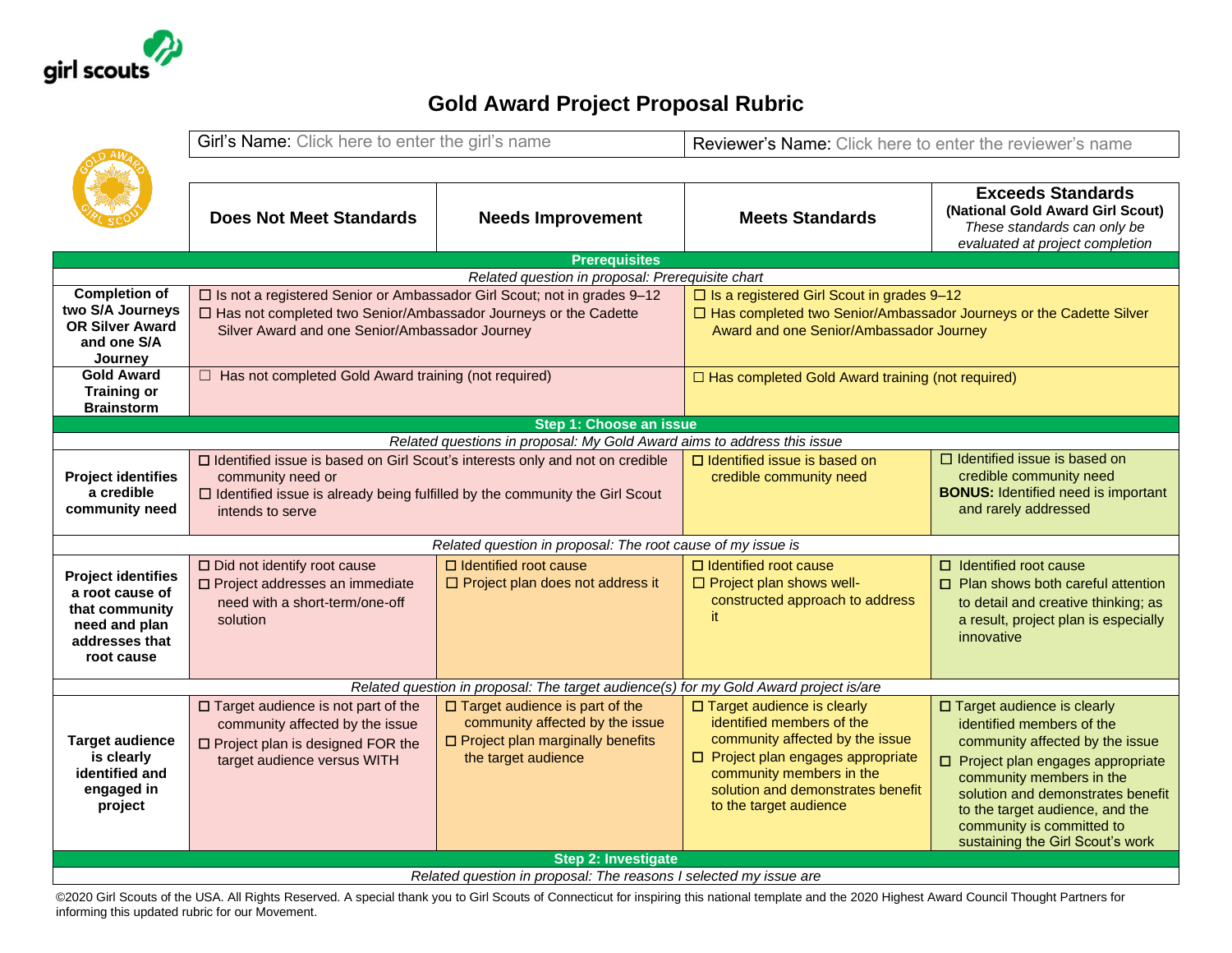| Research<br>sources are cited<br>and thoroughly<br>investigated                                                                                                                                                                     | $\square$ No validation or research<br>conducted to help shape project                                                                    | $\square$ Research is implied, but no<br>sources provided                                                       | $\square$ Some research has been<br>conducted and 1-2 sources are<br>referenced                                                                                                    | □ Thorough research has been<br>conducted and 3+ sources cited                                                                                                                                                       |  |  |  |
|-------------------------------------------------------------------------------------------------------------------------------------------------------------------------------------------------------------------------------------|-------------------------------------------------------------------------------------------------------------------------------------------|-----------------------------------------------------------------------------------------------------------------|------------------------------------------------------------------------------------------------------------------------------------------------------------------------------------|----------------------------------------------------------------------------------------------------------------------------------------------------------------------------------------------------------------------|--|--|--|
|                                                                                                                                                                                                                                     |                                                                                                                                           | Related question in proposal: My Gold Award's national and/or global link is                                    |                                                                                                                                                                                    |                                                                                                                                                                                                                      |  |  |  |
| <b>Project identifies</b><br>national or global<br>link to issue                                                                                                                                                                    | $\Box$ No connection to national and/or<br>global issue                                                                                   | $\Box$ Some research or evidence<br>suggests limited connection to<br>national or global issue                  | $\Box$ Includes broad research and<br>evidence connecting project<br>specifically to a larger national<br>and/or global issue; solution<br>contributes to addressing that<br>issue | □ Specific connection to a larger<br>national and/or global issue;<br>research and evidence from other<br>communities informs this project<br><b>BONUS:</b> Plan in place to share<br>project with other communities |  |  |  |
|                                                                                                                                                                                                                                     |                                                                                                                                           | Step 3: Get help                                                                                                |                                                                                                                                                                                    |                                                                                                                                                                                                                      |  |  |  |
|                                                                                                                                                                                                                                     |                                                                                                                                           |                                                                                                                 | Related question in proposal: List the names of individuals and organizations you plan to work with on your Gold Award project                                                     |                                                                                                                                                                                                                      |  |  |  |
| <b>Team members</b><br>are identified                                                                                                                                                                                               | $\Box$ Self and family only                                                                                                               | □ Self, family, and Girl Scouts only<br>OR less than 3 team members                                             | □ 3-5 team members, beyond Girl<br>Scout community and family, with<br>skills and knowledge related to<br>the issue, including members of<br>the community impacted by issue       | □ 3-5+ team members, beyond Girl<br>Scouts and family, with evidence<br>of strategic thought for leveraging<br>skill/expertise to impact issue;<br>includes members of community<br>impacted by issue                |  |  |  |
|                                                                                                                                                                                                                                     |                                                                                                                                           | Related question in proposal: Girl Scout Gold Award Project Advisor information                                 |                                                                                                                                                                                    |                                                                                                                                                                                                                      |  |  |  |
| <b>Project Advisor is</b><br>identified and is<br>an expert                                                                                                                                                                         | $\square$ None selected                                                                                                                   | $\Box$ Advisor is family member or troop<br>leader/volunteer OR does not<br>have knowledge of selected issue    | □ Advisor has demonstrated<br>knowledge or is an expert in the<br>selected issue                                                                                                   | $\Box$ Advisor is an expert on the<br>selected issue and additional<br>expert advisors are listed in team                                                                                                            |  |  |  |
|                                                                                                                                                                                                                                     |                                                                                                                                           | Step 4: Create a plan                                                                                           |                                                                                                                                                                                    |                                                                                                                                                                                                                      |  |  |  |
|                                                                                                                                                                                                                                     | □ Project is not at all described;                                                                                                        | Related question in proposal: I will address the root cause by<br>$\square$ Project is vaguely described; it is | □ Project is clearly described and                                                                                                                                                 | □ Project plan shows both careful                                                                                                                                                                                    |  |  |  |
| <b>Clear project</b><br>description                                                                                                                                                                                                 | there is no explanation of what<br>will be done                                                                                           | unclear what will be done                                                                                       | shows a well-constructed<br>approach on how the root cause<br>of the issue will be addressed                                                                                       | attention to detail and creative<br>thinking; as a result, project plan<br>is especially innovative                                                                                                                  |  |  |  |
| Related questions in proposal: The skills, knowledge, and/or attitudes my target audience will gain are; I will know that my audience has gained the desired skills/knowledge<br>because; Measurement of my project's success chart |                                                                                                                                           |                                                                                                                 |                                                                                                                                                                                    |                                                                                                                                                                                                                      |  |  |  |
| <b>Project will have</b><br>a measurable<br>impact                                                                                                                                                                                  | $\square$ Impact does not relate to issue<br>OR is not defined                                                                            | $\square$ Impact is a vague impression OR<br>not realistically measurable                                       | $\square$ Impact is clearly defined and<br>measurable; there is a clear<br>measurement tool defined                                                                                | □ Project's impact is clearly defined<br>and would affect a significant<br>number of individuals and/or<br>affect individuals to a significant<br>degree; clear measurement tools<br>are defined                     |  |  |  |
| Related question in proposal: My Gold Award project goals are                                                                                                                                                                       |                                                                                                                                           |                                                                                                                 |                                                                                                                                                                                    |                                                                                                                                                                                                                      |  |  |  |
| Project goals are<br>clearly defined<br>and realistic                                                                                                                                                                               | $\square$ No goals identified                                                                                                             | □ Goals lack detail and are not<br>clearly connected to planned<br>project impact                               | □ At least one goal is clearly defined<br>and connected to project impact                                                                                                          | $\Box$ Multiple goals are clearly defined<br>OR one especially ambitious goal<br>is outlined                                                                                                                         |  |  |  |
| Related question in proposal: My Gold Award will be sustained by                                                                                                                                                                    |                                                                                                                                           |                                                                                                                 |                                                                                                                                                                                    |                                                                                                                                                                                                                      |  |  |  |
| Project plan will<br>ensure<br>sustainability                                                                                                                                                                                       | $\square$ No plan for project to be<br>continued OR the solution can't<br>be maintained following the<br>project (it's a service project) | $\Box$ Unclear idea of how the project<br>will continue OR hoping someone<br>else will sustain                  | □ Clear, thoughtful plan that leads to<br>sustainability beyond the Girl<br>Scout's involvement                                                                                    | $\Box$ Plan for sustainability is especially<br>strong, galvanizing others beyond<br>target audience to participate in<br>the solution and/or advocate for<br>involvement across multiple<br>communities             |  |  |  |

©2020 Girl Scouts of the USA. All Rights Reserved. A special thank you to Girl Scouts of Connecticut for inspiring this national template and the 2020 Highest Award Council Thought Partners for informing this updated rubric for our Movement.